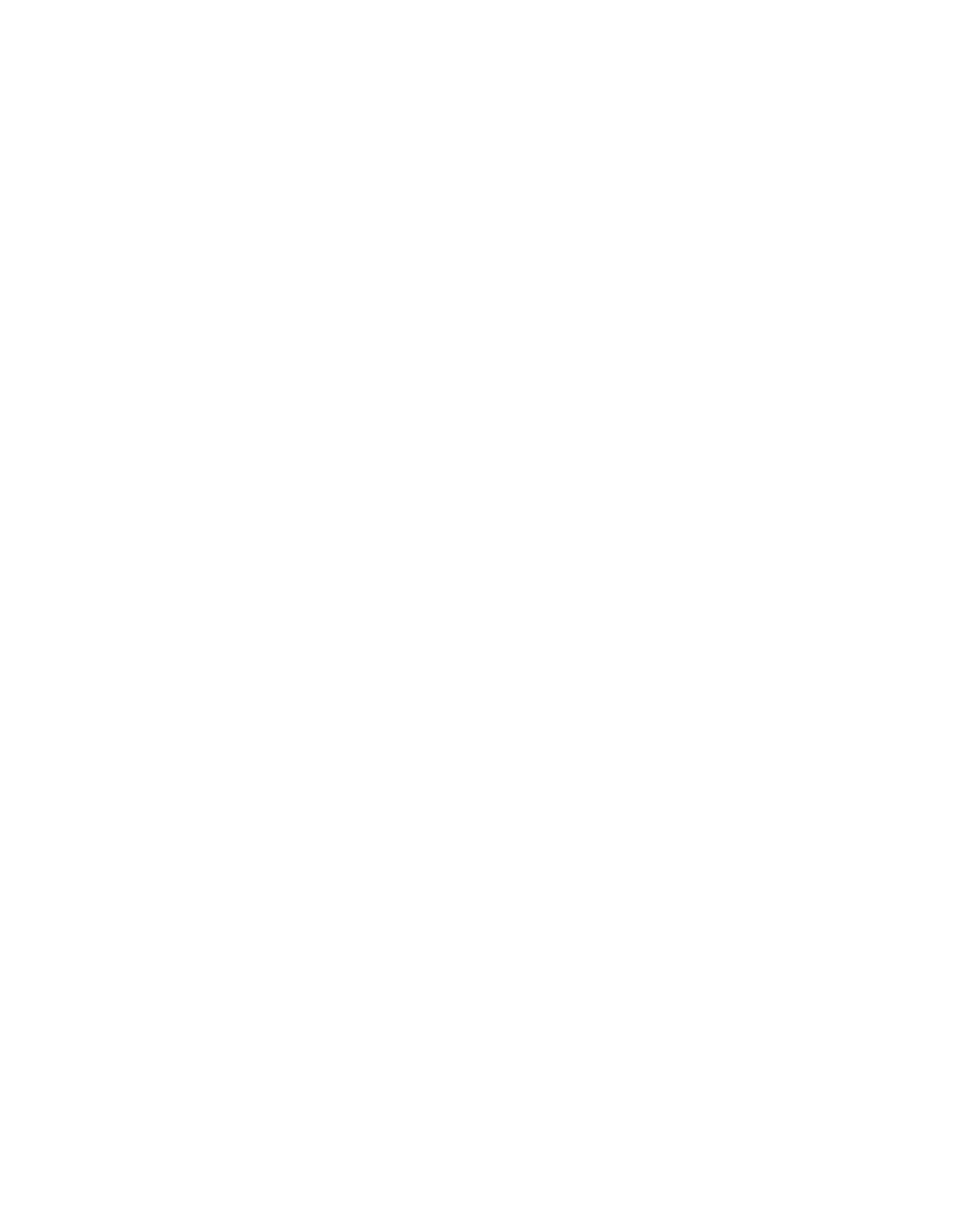## **The Jacksonville Journey – Getting Guns Off the Streets Sub-Committee March 25, 2008 3:00 p.m.**

PROCEEDINGS before the Jacksonville Journey –"Getting Guns Off the

Streets" sub-committee taken on Tuesday, March 25, 2008, Edward Ball Building,

8<sup>th</sup> Floor – 214 N. Hogan Street, Jacksonville, Duval County, Florida commencing

at approximately 3:15 p.m.

 Bishop John Howard, Chair Joe Stelma, Member Ed Hearle, Member Jon Phillips, Staff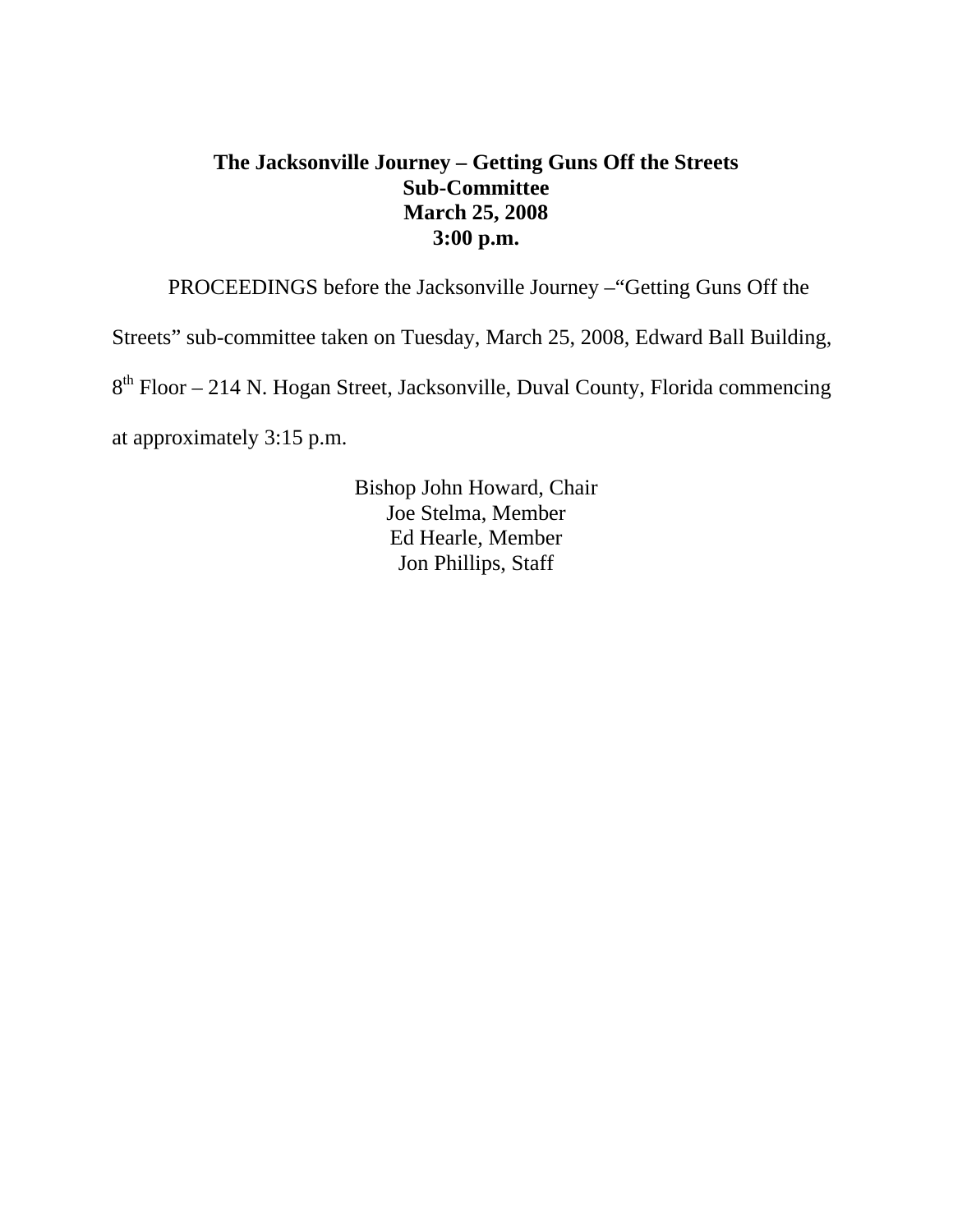### APPEARANCES

### **COMMITTEE CHAIR & MEMBERS:**

BISHOP JOHN HOWARD, Chair ED HEARLE, Member JOE STELMA, MEMBER

## **PROFESSIONAL STAFF:**

JON PHILLIPS, Office of General Counsel

### **STAFF**:

LYN COMPTON, Office of the General Counsel